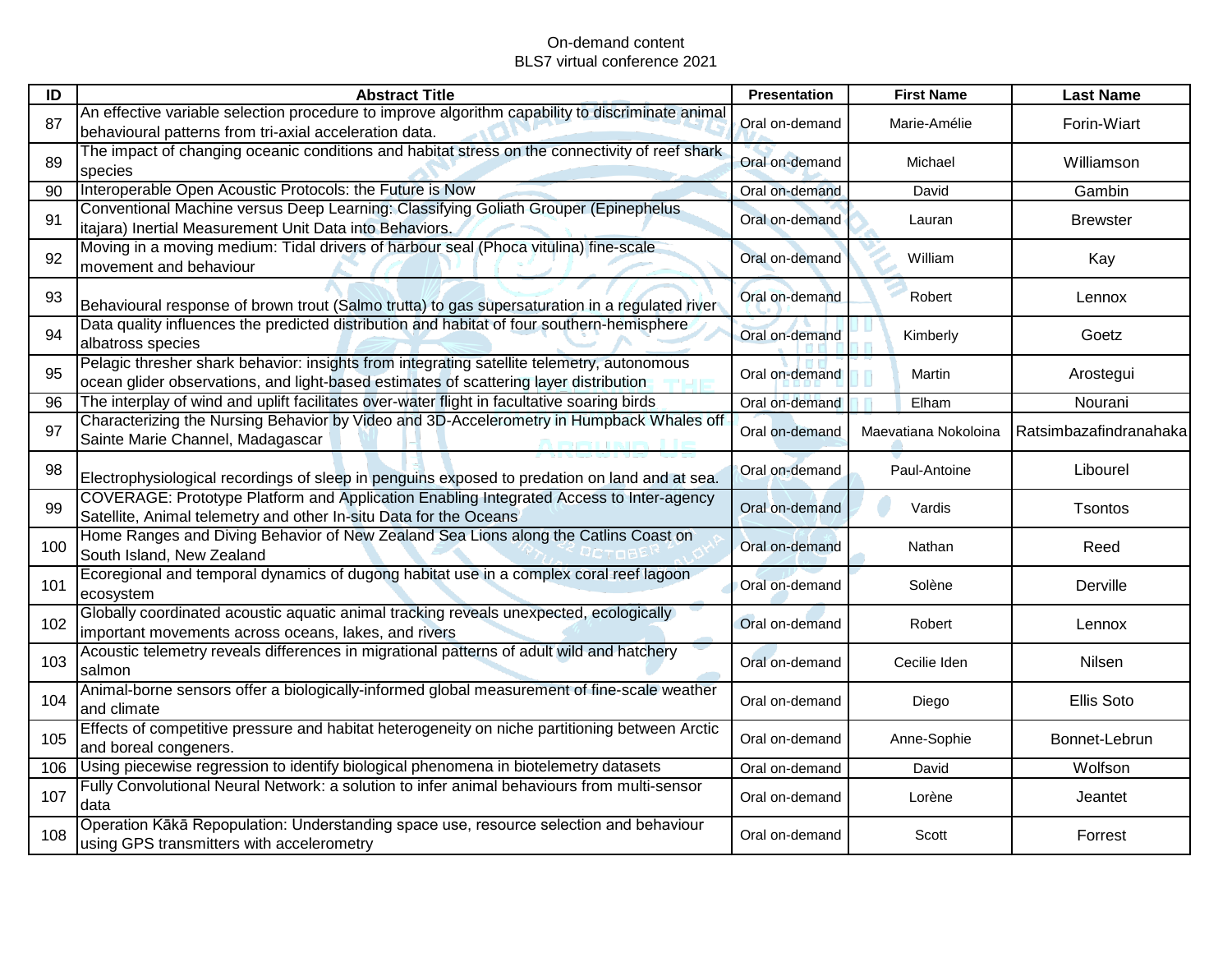| 109 | When the brain goes diving: Measuring cerebrovascular and cardiovascular physiology with<br>near-infrared spectroscopy                                               | Oral on-demand | Chris         | McKnight          |
|-----|----------------------------------------------------------------------------------------------------------------------------------------------------------------------|----------------|---------------|-------------------|
| 110 | Individual consistency and environmental plasticity of fish chronotype revealed by high-<br>resolution tracking in marine systems                                    | Oral on-demand | Martina       | Martorell-Barceló |
| 111 | Hidden long-distance movements by a migratory bird                                                                                                                   | Oral on-demand | Nathan        | Cooper            |
| 112 | Movement ecology of ocean wanderers in relation to infrasound                                                                                                        | Oral on-demand | Lucia Martina | Martin Lopez      |
| 113 | Breeding arctic terns forage further than expected away from local fisheries, but they disregard<br>weather                                                          | Oral on-demand | Joanne        | Morten            |
| 114 | The ontogeny of migration route choice in a soaring bird                                                                                                             | Oral on-demand | Hester        | Brønnvik          |
| 115 | Ancillary data from animal-borne cameras as an ecological survey tool for marine communities                                                                         | Oral on-demand | Taylor        | Chapple           |
| 116 | The role of allochrony in influencing interspecific differences in foraging distribution between<br>two congeneric crested penguin species                           | Oral on-demand | Cara-Paige    | Green             |
| 117 | Multiple satellite tracking datasets inform green turtle conservation at a regional scale                                                                            | Oral on-demand | Luciana       | Ferreira          |
| 118 | Towards non-invasive heart rate monitoring in free-ranging cetaceans: a unipolar suction-cup<br>tag reveals resting heart rate decreases with body mass              | Oral on-demand | Aoki          | Kagari            |
| 119 | Applying the reality mining approach to unveil the social structure and space use variability of a<br>marine fish population                                         | Oral on-demand | Eneko         | Aspillaga         |
| 120 | Fine scale movements of mammalian nest predators and encounters with duck nests revealed<br>through GPS collars and nest temperature dataloggers                     | Oral on-demand | Sarah         | Peterson          |
| 121 | A novel method for tracking feral horses as an alternative to radio collars                                                                                          | Oral on-demand | Sarah         | King              |
| 122 | Animal Borne Ocean Sensors AniBOS: introducing a new Global Ocean Observing System<br>network                                                                        | Oral on-demand | Clive         | McMahon           |
| 123 | Roads, ponds and land-use, but not current fence infrastructure, influence Galapagos tortoise<br>movements                                                           | Oral on-demand | Kyana         | Pike              |
| 124 | Fine-scale swimming and diving behaviour of the southern eagle ray Myliobatis tenuicaudatus                                                                          | Oral on-demand | Lachlan       | George            |
| 125 | Context-dependent variability in the predicted daily energetic costs of disturbance for blue<br>whales                                                               | Oral on-demand | Enrico        | Pirotta           |
| 126 | Identification and protection of a seabird café in the Atlantic                                                                                                      | Oral on-demand | Tammy         | Davies            |
| 128 | track2KBA: An R package for identifying important sites for biodiversity from tracking data                                                                          | Oral on-demand | Jonathan      | Handley           |
| 129 | The position matters: Handicaps of bio-tagging in wild living Northern Bald Ibises Geronticus<br>eremita                                                             | Oral on-demand | Johannes      | Fritz             |
| 130 | Northern Elephant Seals as a Platform for Marine Photovoltaic Measurements                                                                                           | Oral on-demand | Collin        | Krawczyk          |
| 131 | Informing wetland management with waterfowl movement and sanctuary use responses to<br>human-induced disturbance                                                     | Oral on-demand | Austen        | Lorenz            |
| 132 | Sea turtles ingested artificial debris during travelling period near the surface                                                                                     | Oral on-demand | Takuya        | Fukuoka           |
| 133 | Incorporating behaviour of an arctic herbivore into step-selection functions reveals nuanced<br>impacts on model structure and fine-scale habitat selection strength | Oral on-demand | Larissa       | Beumer            |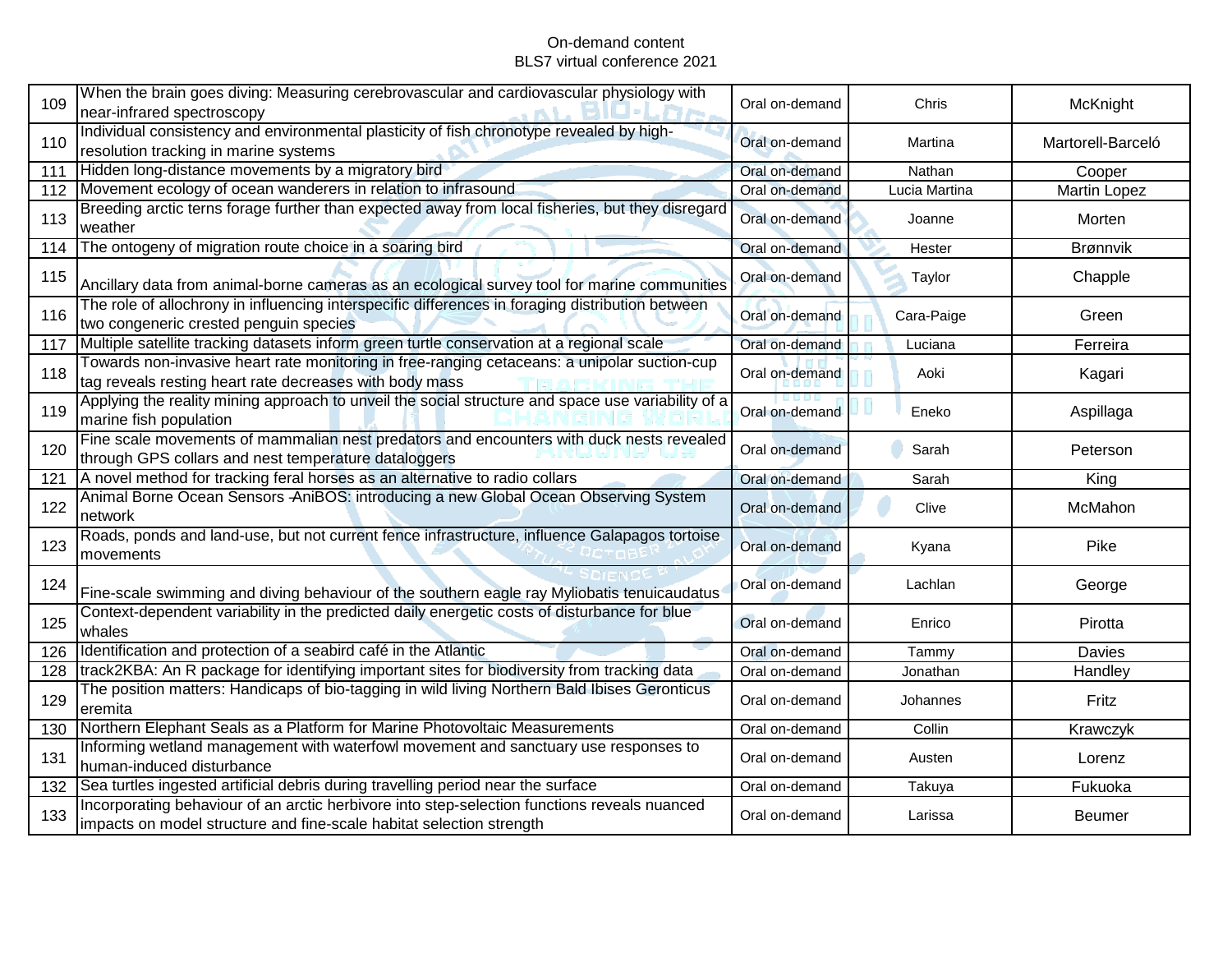| 134 | Identifying habitat associations for deep-diving marine mammals: Biologging versus remote<br>sensing                                                      | Oral on-demand | Randall      | Davis             |
|-----|-----------------------------------------------------------------------------------------------------------------------------------------------------------|----------------|--------------|-------------------|
| 135 | A decade of change? Habitat use, foraging behavior and body condition of female southern<br>elephant seals from Isles Kerguelen.                          | Oral on-demand | Julie        | Mestre            |
| 136 | ANTIPREDATORY STRATEGIES OF LEATHERBACK SEA TURTLES: NEW INSIGHTS<br><b>FROM BIOLOGGING</b>                                                               | Oral on-demand | Ayaka        | Asada             |
| 137 | Training, data archive integration, and analysis tools for high-resolution tag data                                                                       | Oral on-demand | Stacy        | <b>DeRuiter</b>   |
| 138 | Changes in movement behaviour of harbour seals during pile driving for offshore wind farm<br>construction                                                 | Oral on-demand | Katherine    | Whyte             |
| 139 | Navigation by geomagnetic cues during long-distance bird migration                                                                                        | Oral on-demand | <b>Beate</b> | Zein              |
| 140 | Using accelerometry to dig into the behavior of an active hunting predator                                                                                | Oral on-demand | Jeanne       | Clermont          |
| 141 | Deep neural net and gradient boosted tree classification of avian life history states from GPS<br>relocation data                                         | Oral on-demand | Cory         | Overton           |
| 142 | Long-term acoustic tag recordings reveal manatee exposure to watercraft, aircraft and road<br>noise on Florida's Atlantic coast                           | Oral on-demand | Julia        | Dombroski         |
| 143 | Improving the spatial accuracy of multi-sensor geolocators' position using atmospheric surface<br>pressure                                                | Oral on-demand | Raphaël      | Nussbaumer        |
| 144 | On the various ways predation may ruin your telemetry study: insights from a salmon tracking<br>study                                                     | Oral on-demand | Knut         | Vollset           |
| 145 | Tools for integrating 3D accelerometry data with on-board video                                                                                           | Oral on-demand | David        | Cade              |
| 146 | Mooring scientific instruments on the seabed - Design, deployment protocol and performance<br>of a recoverable frame for acoustic receivers               | Oral on-demand | Jan          | Reubens           |
| 147 | Investigating the social context of sound production by humpback whales (Megaptera<br>novaeangliae) through exhalation detection with acoustic biologgers | Oral on-demand | Sarah        | Weiss             |
| 148 | Humpback whale behavioral ethograms from fine-scale, subsurface video and accelerometer<br>data loggers                                                   | Oral on-demand | Tammy        | Silva             |
| 149 | Broad-scale characterization of humpback whale diving behavior in the Hawaii breeding area<br>from Argos-transmitting satellite tags                      | Oral on-demand | Daniel       | Palacios          |
| 150 | Measuring electrocardiograms and heart rates of toothed whales using bio-logging devices.                                                                 | Oral on-demand | Sara         | Fujiki            |
| 151 | Data from captive animals facilitate biologging analysis                                                                                                  | Oral on-demand | Holly        | English           |
| 152 | Satellite-monitored movements of the Amazon River dolphin                                                                                                 | Oral on-demand | Elizabeth    | Campbell          |
| 153 | The wehear logger: a new device to stop being death to terrestrial animals and their<br>environments                                                      | Oral on-demand | Simon        | Chamaillé         |
| 155 | A time to kill? Temporal niche partitioning as a novel mechanism promoting co-existence of<br>predators in marine systems                                 | Oral on-demand | Karissa      | Lear              |
| 156 | Bringing the individual pike in the center of acoustic telemetry -the case of long-distance<br>movements along brackish lagoons                           | Oral on-demand | Félicie      | <b>Dhellemmes</b> |
| 157 | Global tracking-based assessment of marine plastic encounter risk for 77 petrel species                                                                   | Oral on-demand | Bethany      | Clark             |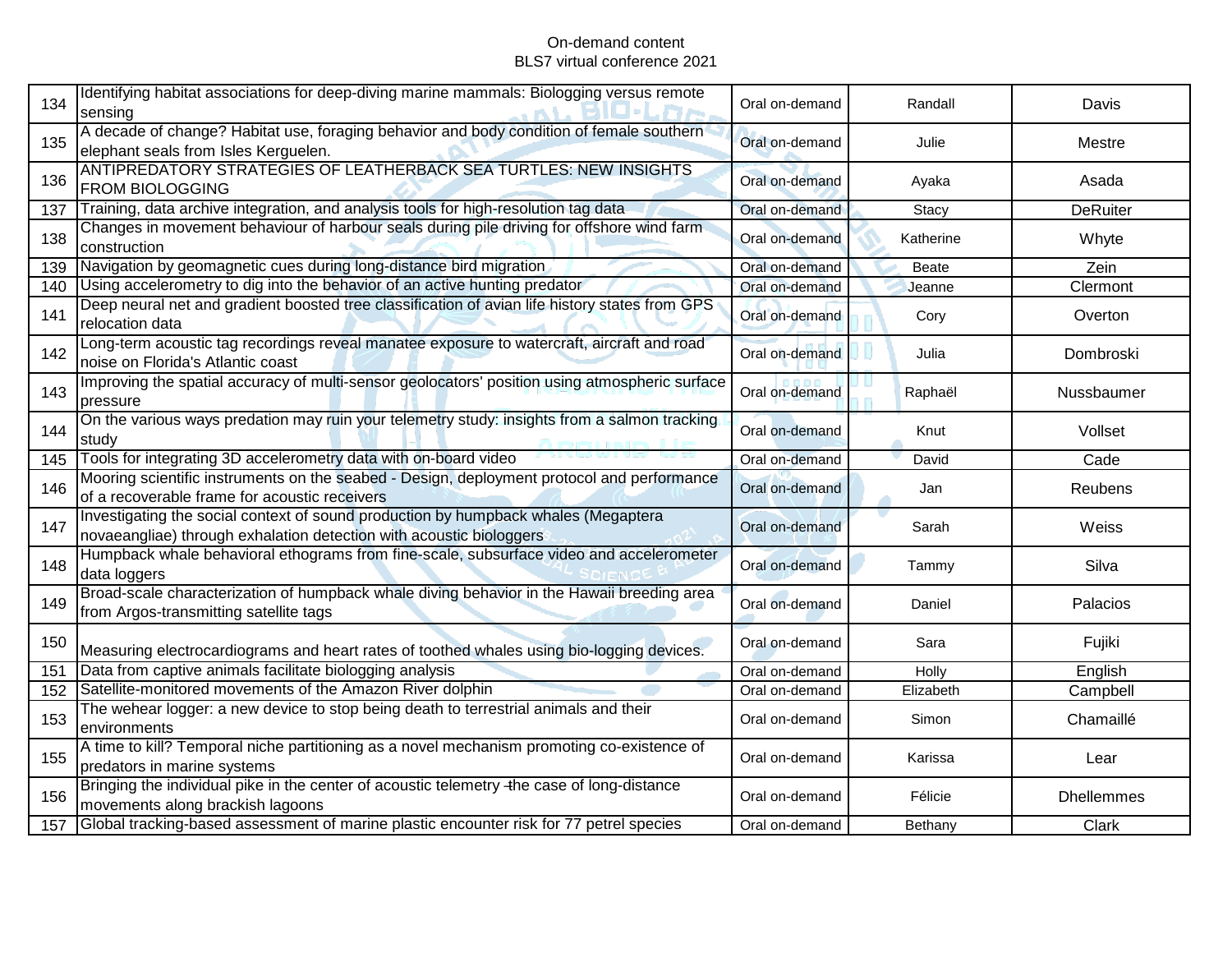| 158 | Juvenile humpback whales adapt foraging strategies to shallow water environments at the<br>mouth of the Chesapeake Bay, Virginia, USA.                                        | Oral on-demand | Jeanne          | Shearer        |
|-----|-------------------------------------------------------------------------------------------------------------------------------------------------------------------------------|----------------|-----------------|----------------|
| 159 | Scavenging behind fishing vessels mirrors natural foraging in wandering albatrosses                                                                                           | Oral on-demand | Ana             | Carneiro       |
| 160 | Advances in bio-logging techniques and their application to study the behavioral response of<br>sea turtles to disturbances.                                                  | Oral on-demand | Mariana         | <b>Fuentes</b> |
| 161 | Learning to share: memory and conformity, but not competition, explain spatial partitioning<br>between neighboring fruit bat colonies                                         | Oral on-demand | Emmanuel        | Lourie         |
| 162 | Revealing cryptic global collision-risk hotspots of marine traffic and an ocean giant.                                                                                        | Oral on-demand | Freya           | Womersley      |
| 163 | Timing of migration influences the performance and destination of a long-distance migrant                                                                                     | Oral on-demand | Marta           | Acacio         |
| 164 | Swimways: Linking movement ecology and fish conservation in the Wadden Sea                                                                                                    | Oral on-demand | Jena            | Edwards        |
| 165 | Diffuse patterns of at-sea movements by tropical seabirds                                                                                                                     | Oral on-demand | Alice           | Trevail        |
| 166 | Blue marlin and sailfish post-release recovery periods revealed via high-resolution biologging                                                                                | Oral on-demand | Ryan            | Logan          |
| 167 | Body condition as a predictor of behavioural responses of cetaceans to sonar                                                                                                  | Oral on-demand | Saana           | Isojunno       |
| 168 | Sound and movement tags reveal ambient noise impacts foraging behavior of killer whales                                                                                       | Oral on-demand | Jennifer        | Tennessen      |
| 169 | Using Data From Satellite Telemetry To Improve Estimates Of Species Population<br>Abundance: A Case Study With Marine Turtles                                                 | Oral on-demand | Armando         | Santos         |
| 171 | Ocean wanderers: satellite telemetry-derived movements and habitat use of Southern right<br>whales (Eubalaena australis) in the western South Atlantic.                       | Oral on-demand | Alexandre       | Zerbini        |
| 172 | Residency and habitat use of juvenile reef manta rays Mobula alfredi in the nursery area of<br>Wayag lagoon, Raja Ampat                                                       | Oral on-demand | Edy             | Setyawan       |
| 173 | Remote Assessment of Type C Implantable Satellite Tag Extrusion Rate Using Light Sensors                                                                                      | Oral on-demand | Amy             | Kennedy        |
| 174 | Building upon spatial knowledge: exploring the applications of acoustic telemetry using marine<br>turtles as a case study                                                     | Oral on-demand | Emily           | Hardin         |
| 175 | Diving behaviour and energy expenditure of loggerhead turtles (Caretta caretta) using<br>accelerometers in a globally important nesting aggregation.                          | Oral on-demand | Leila           | Fouda          |
| 176 | High heart rates in hunting harbour porpoises                                                                                                                                 | Oral on-demand | <b>Birgitte</b> | McDonald       |
| 177 | Effective integration of Earth Observation tools in bio-logging studies: methodological trends,<br>future research avenues and recommendations for standardising methodology. | Oral on-demand | Hannah          | Wood           |
| 178 | Foraging area selection of Rhinoceros auklet breeding in the Tsugaru strait, Japan                                                                                            | Oral on-demand | Hikari          | Ozawa          |
| 179 | Humpback whale, Megaptera novaeangliae, feeding dynamics from the perspective of the<br>individual: Insights from demography, life history, and bio-logging                   | Oral on-demand | Jennifer        | Tackaberry     |
| 180 | Flight behavior in five albatross species predicted by wing loading and wind conditions                                                                                       | Oral on-demand | Tziporah        | Feldman        |
| 181 | Dive depth affects cost of transport $(J m-1)$ and power $(J s-1)$ requirements in foraging<br>California sea lions (Zalophus californianus)                                  | Oral on-demand | Mason           | Cole           |
| 182 | Using animal-borne video loggers to estimate density of prey encountered by a chinstrap<br>penguin while foraging                                                             | Oral on-demand | Victoria        | Hermanson      |
| 183 | DIVING RESPIRATORY AIR VOLUME OF SOUTHERN ELEPHANT SEALS (Mirounga<br>leonina): ESTIMATION AND IMPLICATIONS                                                                   | Oral on-demand | George          | Sato           |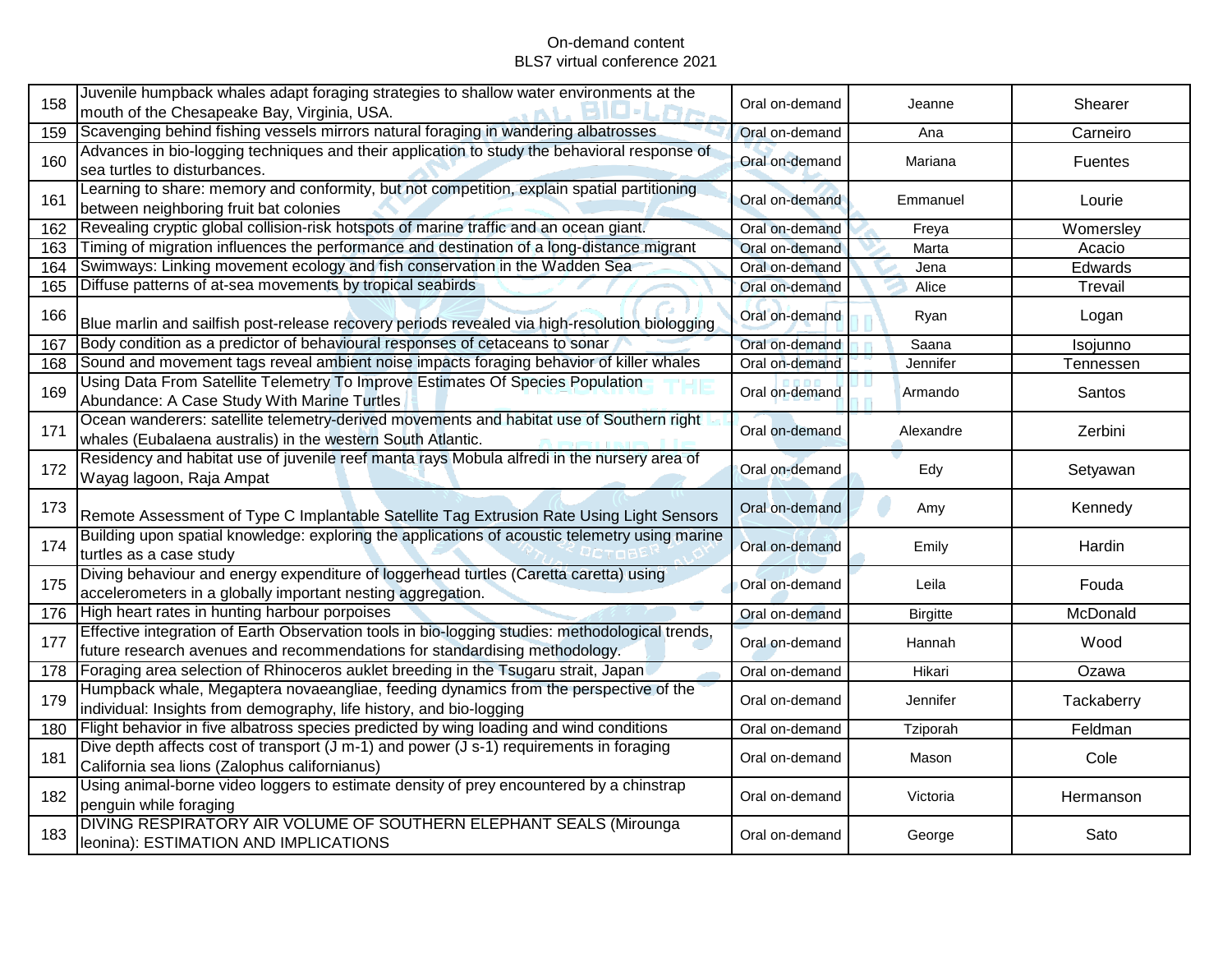| 184 | Generating robust species distribution estimates from a large satellite telemetry dataset of<br>sympatric central place foragers: grey and harbour seals          | Oral on-demand | Matt     | Carter           |
|-----|-------------------------------------------------------------------------------------------------------------------------------------------------------------------|----------------|----------|------------------|
| 185 | Development of a new animal-attached pop-off tag capable of recording in situ dissolved<br>oxygen                                                                 | Oral on-demand | Ivo      | da Costa         |
| 186 | Tracking offshore-migrating fishes with a drifting satellite buoy: a cost-effective method for<br>detecting acoustic-tagged fish in lakes under monsoonal climate | Oral on-demand | Makoto   | Yoshida          |
| 187 | Buzz detection in narwhals from accelerometer data using U-Net type convolutional neural<br>networks                                                              | Oral on-demand | Cuong    | Ngô              |
| 188 | Speed of movement parameter in REM density estimation model: improvement based on dead-<br>reckoning in combination with GPS telemetry                            | Oral on-demand | Monika   | Faltusová        |
| 189 | Scale mismatch between bio-logging data and environmental attributes in rapidly changing<br>landscapes                                                            | Oral on-demand | Anjan    | Katna            |
| 190 | Movement, distribution and important areas of pygmy blue whales in the Eastern Indian Ocean                                                                       | Oral on-demand | Michele  | Thums            |
| 191 | East or west home is best: Homing behaviour of translocated female red deer.                                                                                      | Oral on-demand | Vaclav   | Silovsky         |
| 192 | Juvenile emperor penguin range calls for extended conservation measures in the Southern<br>Ocean                                                                  | Oral on-demand | LE BOHEC | Céline           |
| 193 | Biologging of emperor penguins -attachment techniques and associated deployment<br>performance                                                                    | Oral on-demand | Aymeric  | Houstin          |
| 194 | Tracking young bull shark activity in a coastal lagoon with frequent harmful algal blooms                                                                         | Oral on-demand | Matthew  | Ajemian          |
| 197 | Introducing open protocols: A crucial step to ensure the future of tracking networks                                                                              | Oral on-demand | Stijn    | <b>Bruneel</b>   |
| 198 | Spatiotemporal distribution of Atlantic cod in the Southern North Sea under the influence of<br>seasonal water temperature changes                                | Oral on-demand | Clyde    | <b>Blanco</b>    |
| 199 | Following or not: spatial ecology and behaviour of grey wolves linked to migratory caribou<br>movement patterns                                                   | Oral on-demand | Candice  | Michelot         |
| 200 | Migration of juvenile Cyprus wheatears becomes adult-like within the first annual cycle                                                                           | Oral on-demand | Robert   | Patchett         |
| 201 | Harbour seal (Phoca vitulina) diving behaviour is dependent on flow speed in a tidal stream<br>environment                                                        | Oral on-demand | Joe      | Onoufriou        |
| 202 | Movescapes and eco-evolutionary movement strategies in marine fish: assessing a<br>connectivity hotspot                                                           | Oral on-demand | Susan    | Lowerre-Barbieri |
| 203 | Illuminating the twilight zone: Diet variability in a deep-diving predator reveals insight to<br>spatiotemporal dynamics in a mesopelagic food web                | Oral on-demand | Chandra  | Goetsch          |
| 204 | Using GPS/GSM & accelerometers to assess ontogeny of foraging patterns in natural and<br>artificial habitats in Eurasian spoonbill                                | Oral on-demand | Manuela  | Rodrigues        |
| 205 | Identification of behavioral modes of free-ranging commuting emperor penguins using<br>machine learning on triaxial acceleration data                             | Oral on-demand | Yumeng   | Cao              |
| 206 | Seal-based winter observations reveal glacial meltwater surfacing in the south-eastern<br>Amundsen Sea                                                            | Oral on-demand | Yixi     | Zheng            |
| 207 | Scale-dependent hierarchical foraging movements among Laysan Albatross in the subtropical<br>and subarctic North Pacific Ocean                                    | Oral on-demand | Morgan   | Gilmour          |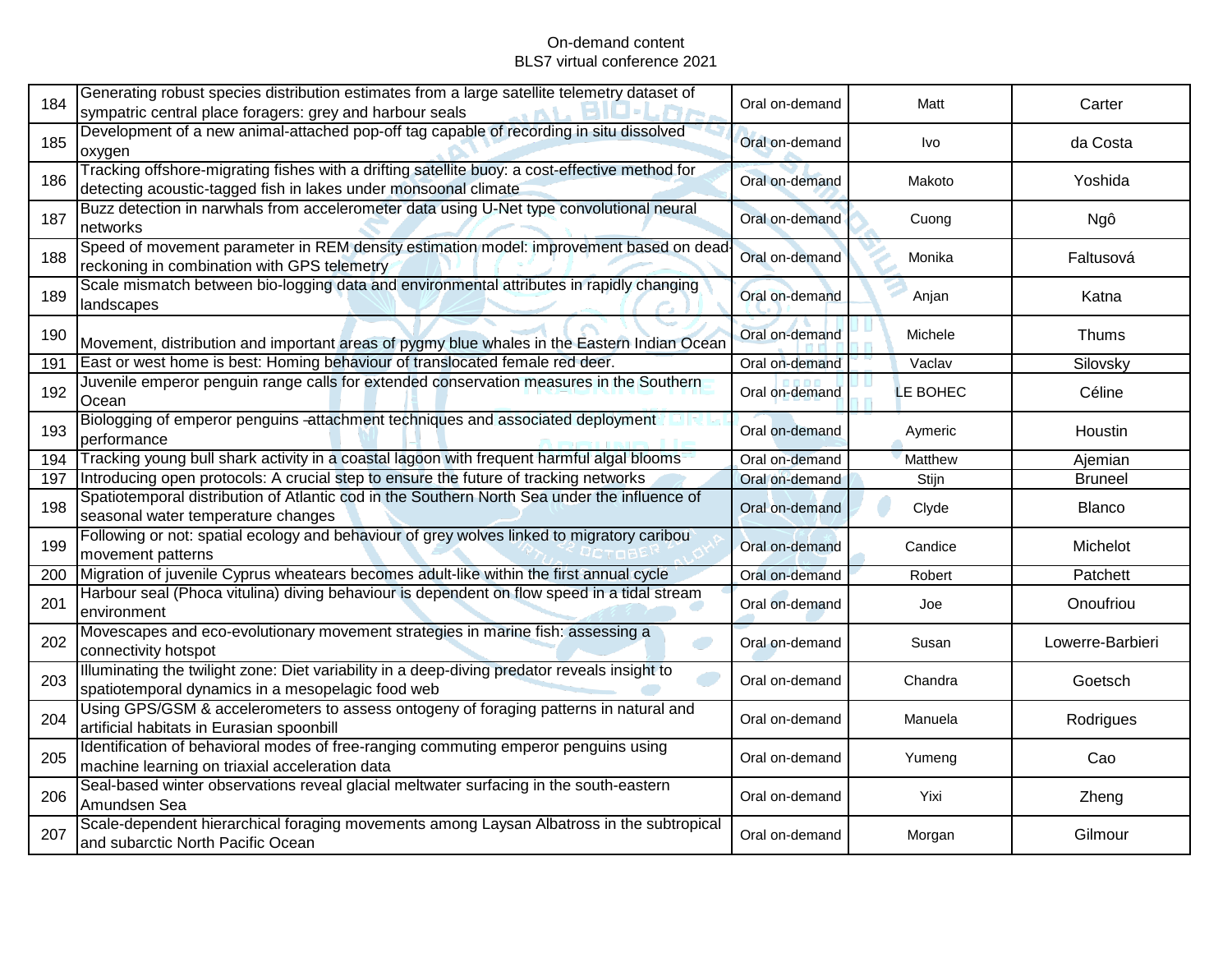| 208 | Archival tagging reveals the temperature and depth preferences of adult Corvina (Argyrosmus<br>regius) within the Gulf of Cadiz                           | Oral on-demand            | Alexander  | Winkler         |
|-----|-----------------------------------------------------------------------------------------------------------------------------------------------------------|---------------------------|------------|-----------------|
| 209 | Pigeon-borne biologgers for high-resolution monitoring of air quality in cities                                                                           | Oral on-demand            | Valeria    | Jennings        |
| 210 | Winter habitat preference in leopard seals in the northern Antarctic Peninsula: where to go<br>when the easy prey leaves?                                 | Oral on-demand            | Luis       | Huckstadt       |
| 211 | Predator-prey landscapes of large sharks and game fishes in the Florida Keys                                                                              | Oral on-demand            | Lucas      | Griffin         |
| 212 | Animal ethics committee for Animal Borne Ocean Sensors network                                                                                            | Oral on-demand            | Sara       | Labrousse       |
| 213 | The Golden Middle: Northern Bald Ibis (Geronticus eremita) individuals deviate from<br>established migration corridors to stay a group                    | Oral on-demand            | Katharina  | Huchler         |
| 214 | Quantification of Foraging Areas for the Northern Bald Ibis (Geronticus eremita) in the<br>Northern Alpine foothills                                      | Oral on-demand            | Helena     | Wehner          |
| 216 | Routine extreme deep-diving by pelagic sharks extends overlap with midnight-zone prey                                                                     | Oral on-demand            | Marisa     | Vedor           |
| 217 | Wind turbines and mines affect reindeer movement and habitat selection during calving and<br>fall, but not during summer                                  | Oral on-demand            | Bernardo   | Brandão Niebuhr |
| 218 | Spatial and temporal interspecific segregation in otariids of the Peruvian waters of the<br><b>Humboldt Current System</b>                                | Oral on-demand            | Susana     | Cárdenas-Alayza |
| 219 | Peripheral cooling and warming in freely-diving northern elephant seals: Balancing the<br>physiological demands of thermoregulation and the dive response | Oral on-demand            | Arina      | Favilla         |
| 220 | Stickleback: A machine learning pipeline for detecting fine-scale events in bio-logging data                                                              | Oral on-demand            | Max        | Czapanskiy      |
| 221 | Movement patterns and diving behavior and physiology of Antarctic Pinnipeds in the Western<br>Antarctic Peninsula                                         | Oral on-demand            | Daniel     | Costa           |
| 222 | The use of biologgers to provide essential data for fisheries management: Post-release<br>mortality of blacknose sharks in a recreational fishery.        | Oral on-demand            | Ryan       | Knotek          |
| 223 | Characterizing the fine scale movement and activity of intertidal crabs using an image-based<br>tracking approach                                         | Oral on-demand            | César      | Herrera         |
| 224 | Swimming behaviors during vertical migration in veined squid (Loligo forbesii)                                                                            | Oral on-demand            | Seth       | Cones           |
| 225 | Common Patterns of Vertical Habitat Use Illustrate Behavioral Convergence Among Two<br><b>Species of Pelagic Sharks</b>                                   | Oral on-demand            | Aidan      | Cox             |
| 226 | Movement rates identify seasons and transition dates for a reintroduced ungulate                                                                          | Oral on-demand            | Katherine  | <b>Mertes</b>   |
| 227 | Monitoring the movements of migratory fishes: what can acoustic telemetry tell us?                                                                        | Oral on-demand            | Claudia    | Friess          |
| 228 | Investigating megafauna movement and behaviour with statistical physics methods: A primer<br>for ecologists                                               | Oral on-demand            | Hannah     | Calich          |
| 229 | Why respiratory behavior in migrating lactating humpback whales may not reflect their<br>energetic expenditure: the effect of behavioral context          | Oral on-demand            | Marjoleine | Roos            |
| 230 | Consumption rates of Nassau grouper (Epinephelus striatus) under present and future climate<br>change scenarios                                           | Oral on-demand            | Sarah      | Luongo          |
| 232 | Behavioural thermoregulation linked to foraging in blue sharks                                                                                            | Oral on-demand            | Yuuki      | Watanabe        |
| 237 | Behavioral response to repeated exposures of an experimental acoustic disturbance in diving<br>northern elephant seals                                    | <b>Short Transmission</b> | Daphne     | Shen            |
|     | 238   A New Biologging Tag that Minimizes the Hydrodynamic Loading on Marine Animals                                                                      | <b>Short Transmission</b> | Aarushi    | Tiwari          |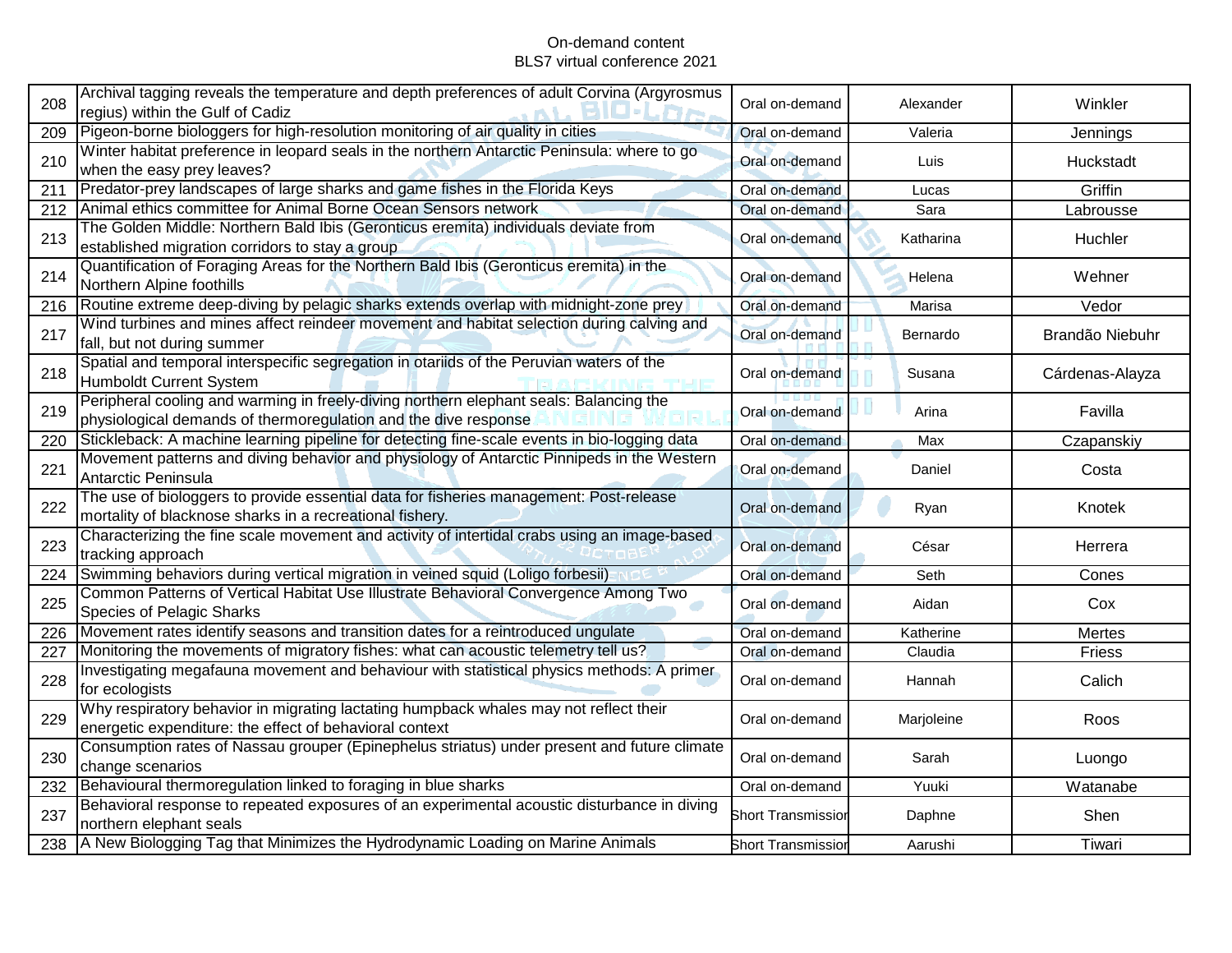| 239 | Movement behavior, dive behavior, and inter-island movements of satellite-tagged humpback<br>whales in Hawai'i                                   | <b>Short Transmissior</b> | Elizabeth     | Henderson       |
|-----|--------------------------------------------------------------------------------------------------------------------------------------------------|---------------------------|---------------|-----------------|
| 240 | Scalloped hammerhead sharks swim on their side with diel shifts in rolling behavior and<br>swimming performance                                  | <b>Short Transmissior</b> | Mark          | Royer           |
| 241 | How common ravens (Corvus corax) exploit anthropogenic food sources through time and<br>space in a semi-transformed, alpine environment          | <b>Short Transmissior</b> | Varalika      | Jain            |
| 242 | Exceedingly small home range of two gravid female brown bears (Ursus arctos) during<br>hyperphagia in the Southern Velebit Mountains, Croatia    | <b>Short Transmissior</b> | Laura         | Schulte         |
| 243 | The social signaling behavior of humpback whales on the Hawaiian breeding grounds<br>investigated using acoustic tags                            | <b>Short Transmission</b> | Jessica       | Carvalho        |
| 244 | Two-Eyed Seeing to identify movements and habitat use of American lobster/jakej in UNESCO<br>estuary in Mi'kma'ki, Canada                        | <b>Short Transmissior</b> | Shannon       | Landovskis      |
| 245 | LocSolve 2.0: Improved Location Processing for Fastloc GPS-Enabled Tags                                                                          | <b>Short Transmissior</b> | Kenady        | Wilson          |
| 246 | Horizontal-vertical movement relationships: Adélie penguins forage continuously throughout<br>provisioning trips                                 | <b>Short Transmission</b> | Javed         | Riaz            |
| 247 | Contrasting individual behaviors within a population: a case study with Bonellis eagles and<br>power lines                                       | <b>Short Transmission</b> | Ana Teresa    | Marques         |
| 248 | Comparing the behaviour of native marble trout and introduced rainbow trout in a Slovenian<br>river                                              | <b>Short Transmissior</b> | Polona        | Pengal          |
| 249 | Spatial use of rough-toothed dolphins (Steno bredanensis) around Kaua?i and Ni?ihau<br>assessed using remotely-deployed LIMPET satellite tags    | <b>Short Transmission</b> | Merra         | Howe            |
| 250 | Informing management of industrial green turtle foraging habitat with satellite-telemetry: the<br>challenges of obtaining representative samples | <b>Short Transmission</b> | Emily         | Webster         |
| 251 | Similar circling movements observed across marine megafauna taxa                                                                                 | <b>Short Transmissio</b>  | Tomoko        | Narazaki        |
| 252 | How biologging can help avian biodiversity conservation keep pace with renewable energy<br>development in the race for zero carbon               | <b>Short Transmission</b> | Jethro George | Gauld           |
| 253 | Detection of shivering in Weddell seal pups using 3-axis accelerometers                                                                          | <b>Short Transmissior</b> | Linnea        | Pearson         |
| 254 | The behavioral activity of humpback whales on their Hawaiian breeding grounds measured<br>through instrumented tags                              | <b>Short Transmissior</b> | Marc          | Lammers         |
| 255 | Utilization of bio-logging method for exploration of spawning water depth on Tiger puffer in<br>Bisan strait, Seto inland sea, Japan.            | Short Transmissior        | Narisato      | Hirai           |
| 256 | Behaviour, temperature and terrain slope impact estimates of energy expenditure using<br>oxygen and dynamic body acceleration                    | <b>Short Transmissior</b> | Eleanor       | Dickinson       |
| 257 | The price of being late: delayed migration timing impacts migration costs and distances of<br>white storks                                       | <b>Short Transmissior</b> | Iris          | <b>Bontekoe</b> |
| 258 | Diel foraging behaviour of Humboldt penguins Spheniscus humboldti at Tilgo Island, Northern<br>Chile                                             | <b>Short Transmissior</b> | Miriam        | Lerma           |
| 259 | Mercury in mothers: How do mercury concentrations in adult female Steller sea lions measure<br>up with their foraging ecology?                   | <b>Short Transmissior</b> | Michelle      | Lander          |
| 260 | What is the future for amphibians in bio-logging?                                                                                                | <b>Short Transmission</b> | Andrius       | Pasukonis       |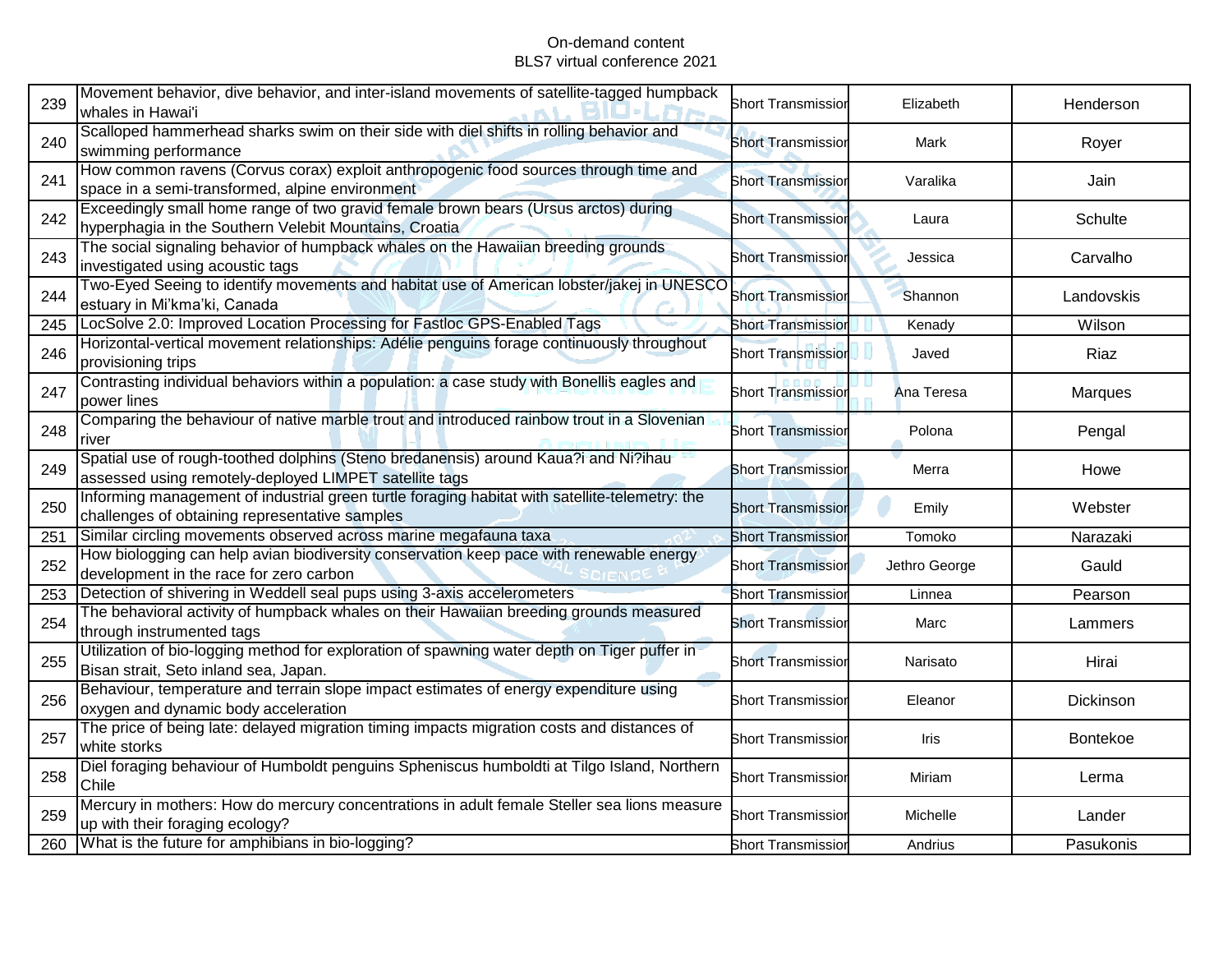| 261 | Remote retrieval of bio-logging data from nesting sea turtles using LTE-M mobile network                                                                       | <b>Short Transmission</b> | Takuji           | Noda                   |
|-----|----------------------------------------------------------------------------------------------------------------------------------------------------------------|---------------------------|------------------|------------------------|
| 262 | Short-finned pilot whales movements in the Eastern North Atlantic: preliminary insights from<br>satellite biologgers                                           | <b>Short Transmissior</b> | Filipe           | Alves                  |
| 263 | Trials on whales and seals demonstrate success of a new electrode-based CTD tag                                                                                | <b>Short Transmission</b> | Suzanne          | Kohin                  |
| 264 | The importance of safe(r) space: tracking seabass movements in a Belgian port area.                                                                            | <b>Short Transmission</b> | Jolien           | Goossens               |
| 265 | Obtaining telemetry-derived insights to deepen knowledge of the spawning migration of<br>frostfish (Microgadus tomcod) in Bay of Fundy tidal rivers            | <b>Short Transmission</b> | Lindsay          | Carroll                |
| 266 | Development of a hydrophone integrated video logger for collecting library of underwater<br>sound data.                                                        | <b>Short Transmissior</b> | Takuya           | Koizumi                |
| 267 | Animal depth sounders: Exploring the potential of sea turtles as bathymetric collectors.                                                                       | <b>Short Transmission</b> | Laura            | Goodhead               |
| 268 | Using GPS tracking data to assess collision risk in an operational wind farm                                                                                   | <b>Short Transmission</b> | Aonghais         | Cook                   |
| 269 | Possibility of behavior modeling of brown bear using collar with video camera and tri-axis<br>accelerometer                                                    | <b>Short Transmission</b> | Yui              | Nemoto                 |
| 270 | Tracking predators of endangered Hawaiian tree snails                                                                                                          | <b>Short Transmission</b> | Alison           | Stimpert               |
| 271 | Closely related Larid species show contrasting foraging strategies in an urban environment                                                                     | <b>Short Transmission</b> | Kimberly         | Lato                   |
| 272 | Different strokes for different folks: Bio-logged activity during vertical movements suggests<br>variable buoyancy across Greenland sharks                     | <b>Short Transmission</b> | Eric             | Ste-Marie              |
| 273 | Beneath the surface: Diving behavior of false killer whales from two populations across diel<br>and lunar cycles in Hawaiian waters                            | <b>Short Transmissior</b> | Jacquelyn        | Shaff                  |
| 274 | A case study of mid-water large prey foraging by a female northern elephant seal                                                                               | <b>Short Transmissior</b> | Yasuhiko         | Naito                  |
| 275 | Vertical movement characteristics of blue marlin (Makaira nigricans) determined by pop-up<br>satellite archival tags in the northwestern Pacific Ocean         | <b>Short Transmission</b> | <b>WEI CHUAN</b> | <b>CHIANG</b>          |
| 276 | Periodical rolling near the sea surface observed in marlins                                                                                                    | <b>Short Transmission</b> | Kosuke           | Matsuda                |
| 277 | Barrier crossings and winds shape daily travel schedules and speeds of a flight generalist                                                                     | <b>Short Transmission</b> | Lina             | Lopez Ricaurte         |
| 278 | Diving into new waters: the first quantification of the dive behaviour of short-tailed shearwaters<br>(Ardenna tenuirostris) foraging in southeast Tasmania.   | <b>Short Transmission</b> | Olivia           | Dove                   |
| 279 | A first assessment of Chilean fin whale behaviour with a bio-logging approach.                                                                                 | <b>Short Transmission</b> | Gaetan           | Richard                |
| 280 | An Alert System to Prevent Human-Wildlife Conflicts using Sigfox-powered Biologging                                                                            | <b>Short Transmission</b> | Christian        | Vincenot               |
| 281 | Nesting and post-nesting behaviour of potential new colonizer loggerhead sea turtles in the<br>Spain's Mediterranean coasts studied through satellite tracking | <b>Short Transmissior</b> | Eduardo          | Belda                  |
| 283 | Movement patterns and spawning behavior of adult meagre (Argyrosomus regius) along the<br>Iberian Peninsula coast                                              | <b>Short Transmissior</b> | Miguel           | Gandra                 |
| 284 | More than just a fad? Endangered false killer whale movements in relation to fish aggregating<br>devices (FADs) in Hawai?i                                     | <b>Short Transmissior</b> | Michaela         | Kratofil               |
| 285 | Validation of acceleration loggers for quantifying reindeer foraging behavior                                                                                  | <b>Short Transmissior</b> | Heidi            | Rautiainen             |
| 286 | Age-related differences in the foraging behaviour and the interactions with fishing vessel of an<br>opportunistic seabird inhabiting urban marine environments | <b>Short Transmissior</b> | Míriam           | <b>Gimeno Castells</b> |
| 287 | Examining Guadalupe fur seal foraging grounds                                                                                                                  | <b>Short Transmissior</b> | Maria Jose       | Amador-Capitanachi     |
| 289 | Does breeding/summering home range size vary with available prey in a circumpolar top<br>predator?                                                             | <b>Short Transmissior</b> | Olga             | Kulikova               |